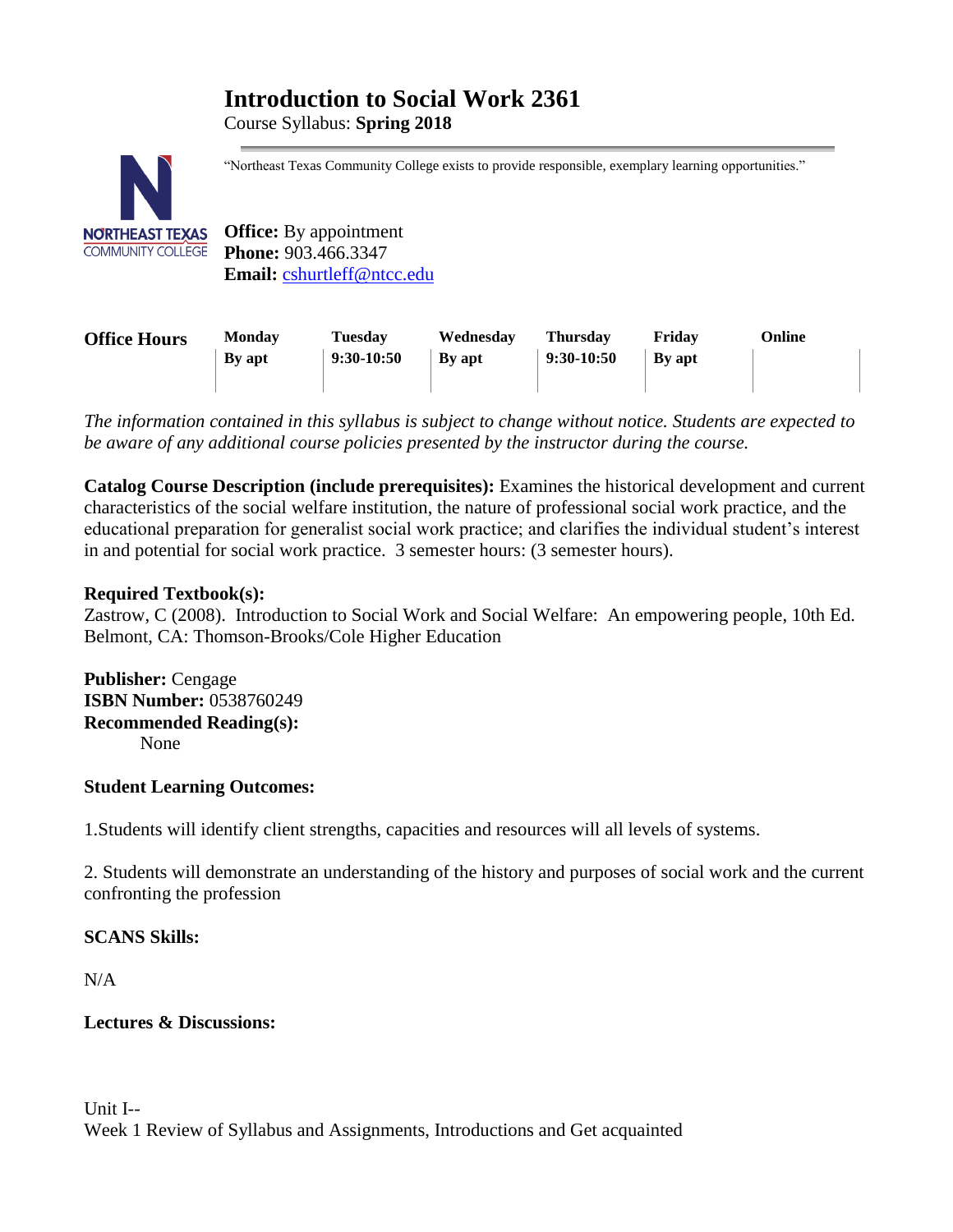Unit II— Social Welfare: Its Business, History, and Future (Ch.1) Week 2

Unit III-- Social Work as a Profession and a Career (Ch. 2) Week 3 Movie (What do Social Workers do?)

Unit IV-- Generalist Social Work Practice (Ch. 3) Week 4 Rural Social Work

Unit V— Poverty and Public Welfare (Ch. 4) Week 5 Video

Unit VI— Emotional/Behavioral Problems and Counseling (Ch. 5) Week 6

Unit VII— Family Problems and Services to Families (Ch. 6) Week 7 Mid-term review

Unit VIII— Sexual Orientation and Services to GLBT Individuals (Ch. 7) Week 8 – Video ―GLBT

Unit IX— Drug Abuse and Drug Treatment Programs (Ch. 8) Week 9 Mid-term/Video Drug

Unit X— Crime, Juvenile Delinquency, and Correctional Services (Ch. 9) Week 10 – Guest Speaker

Unit XI— Problems in Education and School Social Work (Ch. 10) Week 11 Appendix: Code of Ethics of the National Association of Social Workers

Unit XII— Work-Related Problems and Social Work in the Workplace-Unit XIII—Racism, Ethnocentrism, and Strategies for Advancing Social and Economic Justice (Ch. 11 & 12) Week 12

Unit XIV & XV—Sexism and Efforts for Achieving Equality (Ch. 13 & 14) Aging and Gerontological Services Week 13

Unit XV— Health Problems and Medical Social Work (Ch. 15) Guest Speaker – Medical Social Worker Week 14

Unit XVI—-- Physical and Mental Disabilities and Rehabilitation (Ch. 16) Week 15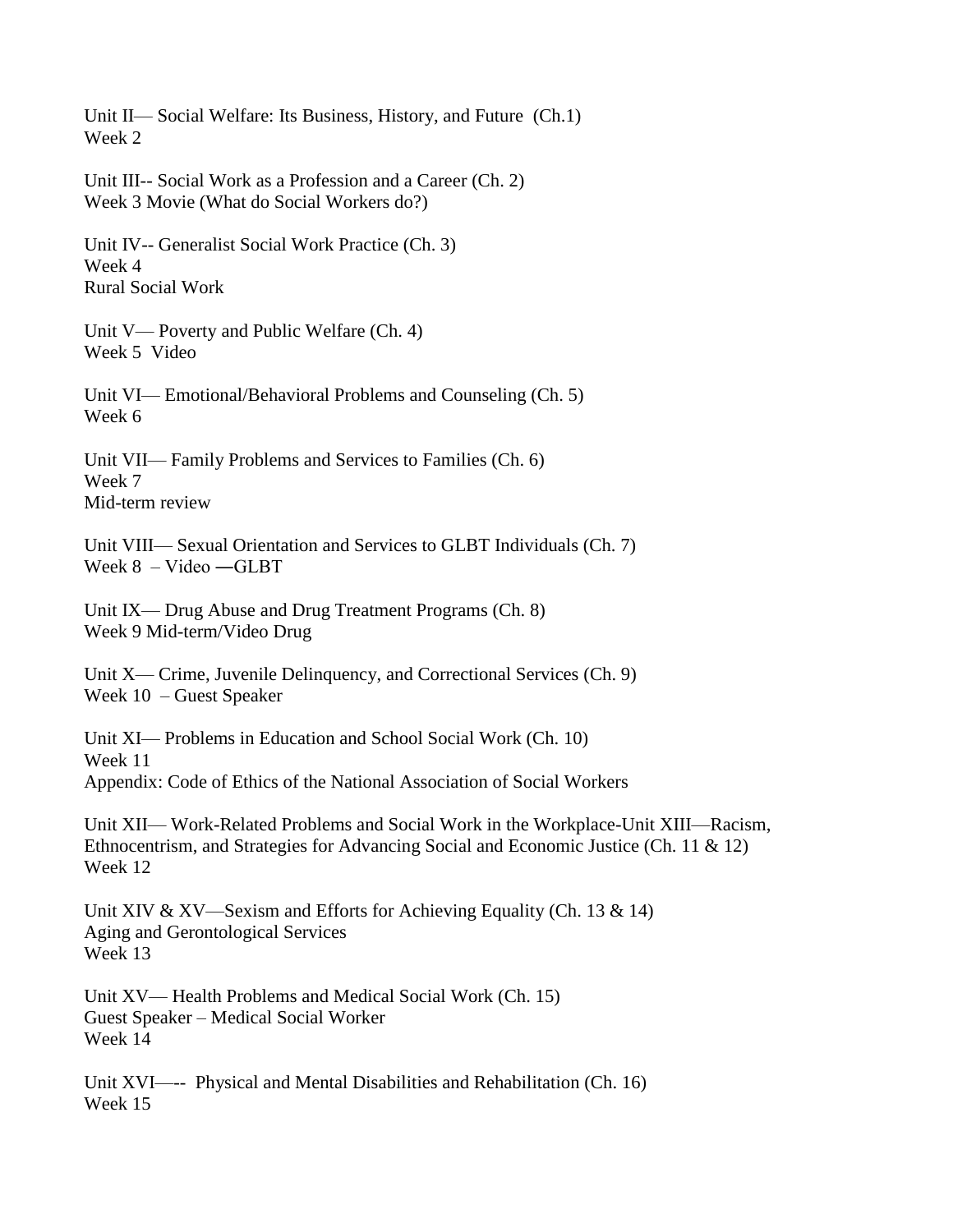# Week 16 - Final **Evaluation/Grading Policy:**

| 2 Tests @ 100 points each       | 200 points |
|---------------------------------|------------|
| <b>Field Experience Project</b> | 200 points |
| <b>Resource Book</b>            | 50 points  |
| <b>Discussion Boards</b>        | 50 points  |
| <b>Total Possible</b>           | 500 points |
|                                 |            |

Grading and evaluation--In general, a course grade of a "C" represents an acceptable level of work. A course grade of "B" represents a substantial effort and achievement. It is clearly a grade for the better than average product and effort. An "A" is awarded only in the case of both outstanding efforts and quality in the required products.

The grades will be awarded on the following basis:

 $A = 90\%$  to 100% of possible points  $B = 80\%$  to 89% of possible points  $C = 70\%$  to 79% of possible points  $D = 60\%$  to 69% of possible points  $F = 59\%$  and below of possible points

### **Tests/Exams:**

There will be two tests (100 points each). Everyone must take the final exam. Exams will consist of multiple choice, matching or definitions, and short essay questions.

Make-up examinations, as a rule, will not be permitted, unless the student's absence is excused in advance.

A grade of incomplete ("X") will not be given unless the student contacts the instructor to make special arrangements for making up required work. Only emergency situation that prohibit the student from completing the course as planned will warrant consideration of the grade of "X".

Mid-term: March  $6<sup>th</sup>$ Final: May  $10^{th}$ 

# **Assignments:**

All written assignments should be typed (12-point font), double-spaced, with one inch margins, a title page and stapled. Students are encouraged to submit written work that has been spell-checked and is free of grammatical errors. Students are expected to use APA style when citing reference materials. Students are advised that points will be deducted if these criteria are not met.

FIELD EXPEREINCE PROJECT - Value: 200 pts.

The purpose of this assignment is to give the student an opportunity to experience the role of helper through a volunteer project of 20 hours. Students may volunteer to work at a social service agency,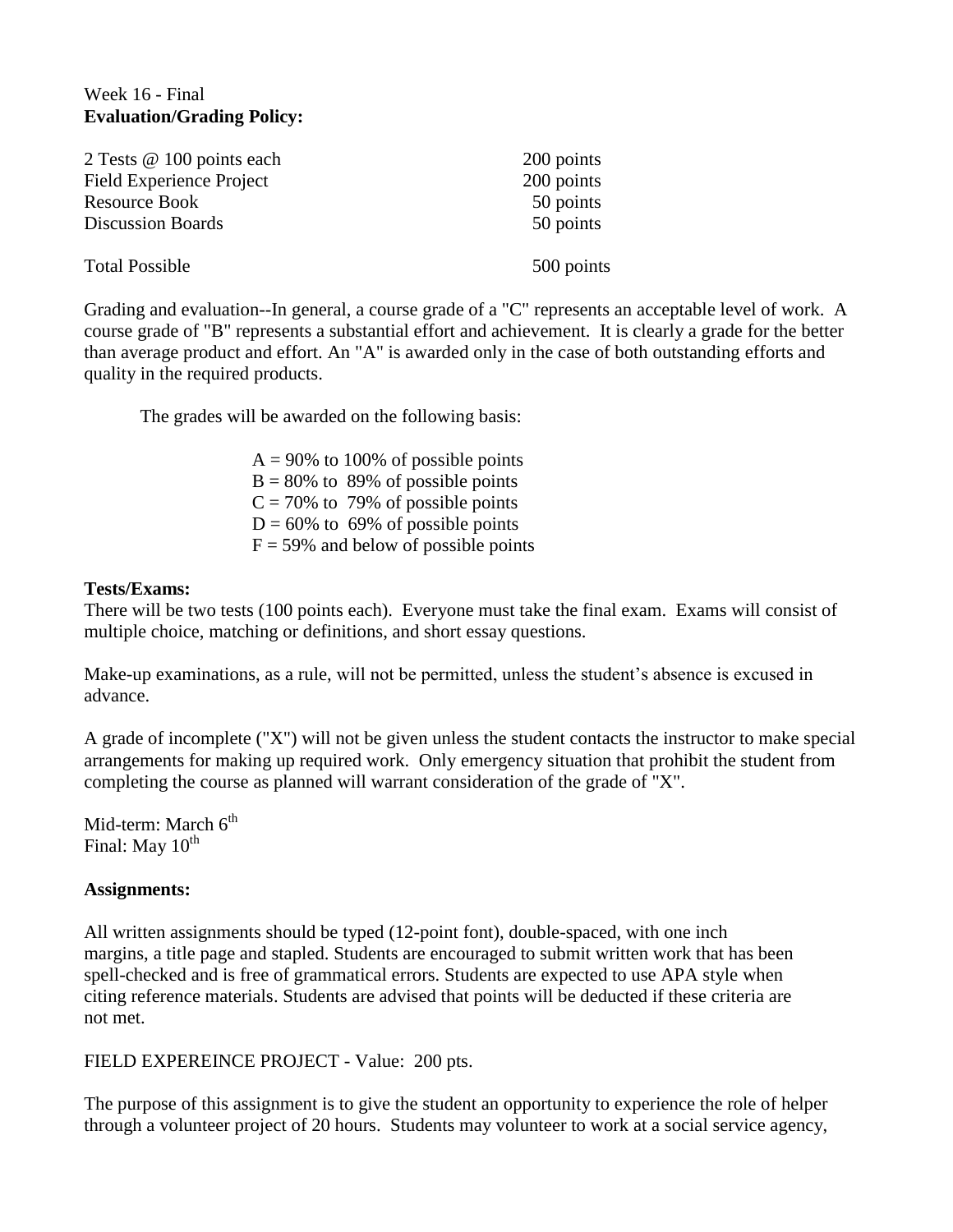nursing home, day care facility, hospital, church, or other human service setting. The actual project chosen must have the permission of the instructor before it begins. See Guidelines attached for specific information. Proposal for project is due **February 20th**. The final paper will be due **April 17th** .

Hours - 100 pts Paper - 100 pts

## RESOURCE BOOK - Value 50 pts

Each student will research five resources within your community and create a notebook. Each resource will have a cover page containing the name, address, phone, summary of services, eligibility requirements, and source of funding and an attached brochure. The assignment will be due on **March 6th**.

DISCUSSION BOARDS - Value: 50 points

Each student will participate in the learning process by participating in five discusion boards. Instructor will assign discussion online.

### **Other Course Requirements:**

N/A

#### **Student Responsibilities/Expectations:**

Students are expected to attend class, reflecting responsibility which is inherent in the development as a social work professional. Roll will be taken regularly. Students who are tardy to class will be counted as absent unless they notify the instructor otherwise. NTCC policy regarding attendance will be upheld. Students are allowed two absences (excused or unexcused) without any penalty. Ten (10) points will be deducted for additional absences, beginning with the third absence. If a student misses more than three classes, he/she should drop or withdraw from the class until such a time that consistent attendance is possible. Students will "university approved" absences will be allowed to make up any missed work, but will still have the aforementioned points deducted (due to an inability to "participate" in classes from which the student is absent).Students are asked to turn off their cell phones and any other electronic devices during class.

#### **NTCC Academic Honesty Statement:**

"Students are expected to complete course work in an honest manner, using their intellects and resources designated as allowable by the course instructor. Students are responsible for addressing questions about allowable resources with the course instructor. NTCC upholds the highest standards of academic integrity. This course will follow the NTCC Academic Honesty policy stated in the Student Handbook."

### **Academic Ethics**

The college expects all students to engage in academic pursuits in a manner that is beyond reproach. Students are expected to maintain complete honesty and integrity in their academic pursuit. Academic dishonesty such as cheating, plagiarism, and collusion is unacceptable and may result in disciplinary action. Refer to the student handbook for more information on this subject.

# **ADA Statement:**